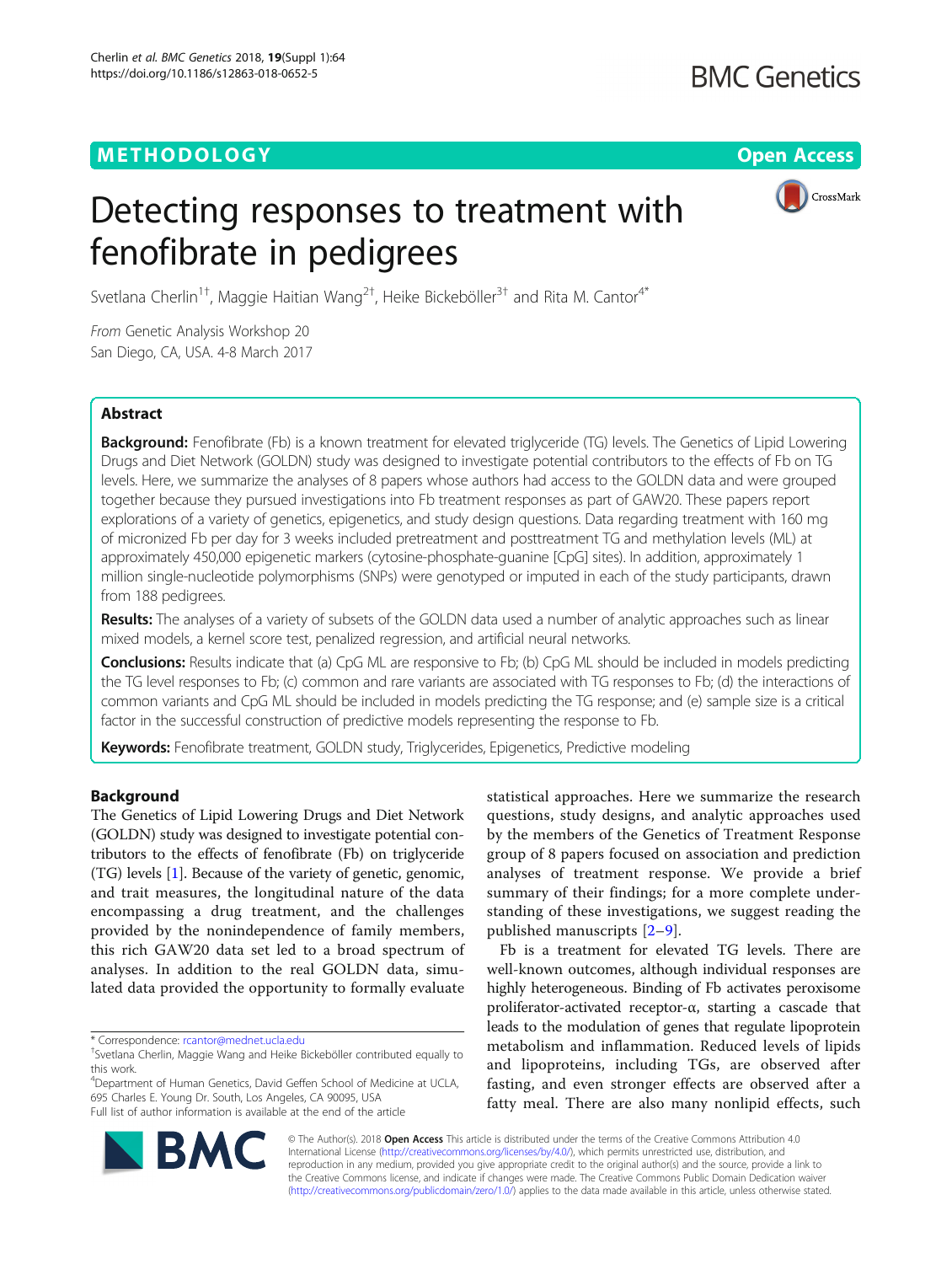as improvements in biomarkers of inflammation. Treatment is often administered to individuals with high lipid levels when changes to diet and exercise either cannot be followed or do not show the desired results [[10](#page-7-0)]. There are many genes involved in the variation in lipids and inflammation, and DNA methylation may play a central role in baseline TG levels, as well as in posttreatment TG levels, by affecting chromatin structure and altering the availability of coding regions in the transcription process [[11](#page-7-0)]. In the GOLDN study, treatment with micronized Fb consisted of 160 mg per day for 3 weeks.

A number of well-established statistical approaches are available for modeling and/or predicting the treatment response, depending on the goals of the study. These include full longitudinal data analysis, pretreatment and posttreatment analysis, summary statistics, and end-point analyses, including survival analysis. For longitudinal analyses we use full information of the course of the considered outcome, and for the others we can use aggregated or partial information. Often linear mixed models (LMMs) or generalized estimating equations (GEEs) are incorporated to address the correlations within the data. There are several ways regression models can be applied to analyze pretreatment and posttreatment data. Three common models are (a) a follow-up model, (b) a change analysis, and (c) an analysis of covariance (ANCOVA) model. They are:

 $F_1$ Follow-up:  $F_2$  = a + b × covariates + error<br>ANCOVA: postTG = a + b × covariates + c × preTG ANCOVA:  $postTG = a + b \times covariates + c \times prefG +$ error

where  $postTG$  is posttreatment TG level and  $preTG$  is pretreatment TG level. The definition of Change can be based either on a difference or a ratio, depending on whether a log-transformation is applied. A Percent Change model can also be applied, where an appropriate value is between 30 and 50%, depending on ln  $preTG$  [[10\]](#page-7-0). A binary cutoff such as 30% change, indicating that the responders and nonresponders to treatment can also be applied. An example of a summary analysis is provided by Irvin et al.  $[12]$  $[12]$ , who used these same GOLDN data to consider the area under the curve of TG at several points in time before and after the high-fat meal.

The focus of most of the 8 manuscripts in this group was predicting the TG level response to Fb treatment. There were several complexities in these data, including the nonindependence of subjects in the pedigrees and the large number of single-nucleotide polymorphism (SNP) markers, genome-wide. The analytic approaches were fairly broad, and the most common was LMM, which tests for associations between the markers and the trait, while adjusting for the statistical nonindependence of members of the same pedigree. An alternative approach, the kernel score test (KST), used by Yasmeen et al. [\[9](#page-7-0)] allows one to test a set of markers for overall association with a trait, using a semiparametric procedure. LASSO (least absolute shrinkage and selection operator) regression used by Cherlin et al. [[3\]](#page-7-0) predicts the treatment response from markers based on shrinking regression coefficient toward zero through a penalty on the coefficients. Xia et al. [\[6\]](#page-7-0) applied an artificial neural network (ANN), a semiparametric modeling technique that does not require linearity.

TG and methylation levels (ML) at approximately 450,000 epigenetic markers were measured pretreatment and posttreatment in the study participants, allowing a wide variety to the analyses. In addition, approximately 1 million SNPs were genotyped or imputed in each of the study participants drawn from 188 pedigrees, permitting the integration of clinical, genetic, and genomic data. Each paper used the SNPs to inform their analyses, however only some used the TG data  $[3, 4, 6-9]$  $[3, 4, 6-9]$  $[3, 4, 6-9]$  $[3, 4, 6-9]$  $[3, 4, 6-9]$  $[3, 4, 6-9]$  $[3, 4, 6-9]$  $[3, 4, 6-9]$  or epigenetic data [[2,](#page-7-0) [5,](#page-7-0) [6](#page-7-0), [9](#page-7-0)]. Most used the full family data, while one paper selected independent individuals from each pedigree [[9\]](#page-7-0), and another investigated the impact of approaches to correcting for family structure [\[4\]](#page-7-0).

Two contributions analyzed the simulated data [\[3](#page-7-0), [9](#page-7-0)]. Both knew the answers prior to the analysis and both used the suggested simulated replicate (84). The GAW20 simulated data used the same family structure, genotypes, and pretreatment TG and ML as the real data, with posttreatment TG levels simulated using a model with 5 causal SNPs influencing posttreatment TG levels fully, only when they were unmethylated. These cytosine-phosphate-guanine (CpG) markers, along with another 5, increased posttreatment TG level variability.

Although SNP and TG level data were analyzed to identify predictors of TG level response by most of the investigators, the inclusion of longitudinal epigenetic and TG level data pretreatment and posttreatment provided an opportunity for interesting research questions, along with some analytic challenges, regarding ML under drug treatment. Research on epigenetic responses to Fb or other drugs has not been extensive, and the GOLDN study is exceptional in providing these longitudinal treatment response data. ML are highly variable and depend on factors such as age, smoking, treatment, and laboratory/batch/probe effects and cell type used. Here, they were assayed from the CD4+ T cells extracted from whole blood. Because of the widespread effects of lipids and inflammation, it is hypothesized that this cell type should be sufficient in the GOLDN study.

Beta scores, which correspond to the methylated proportion of total signal from the population-specific probe, were provided. Two different probes were used for pretreatment and posttreatment, which had serious implications, producing a confounding batch effect that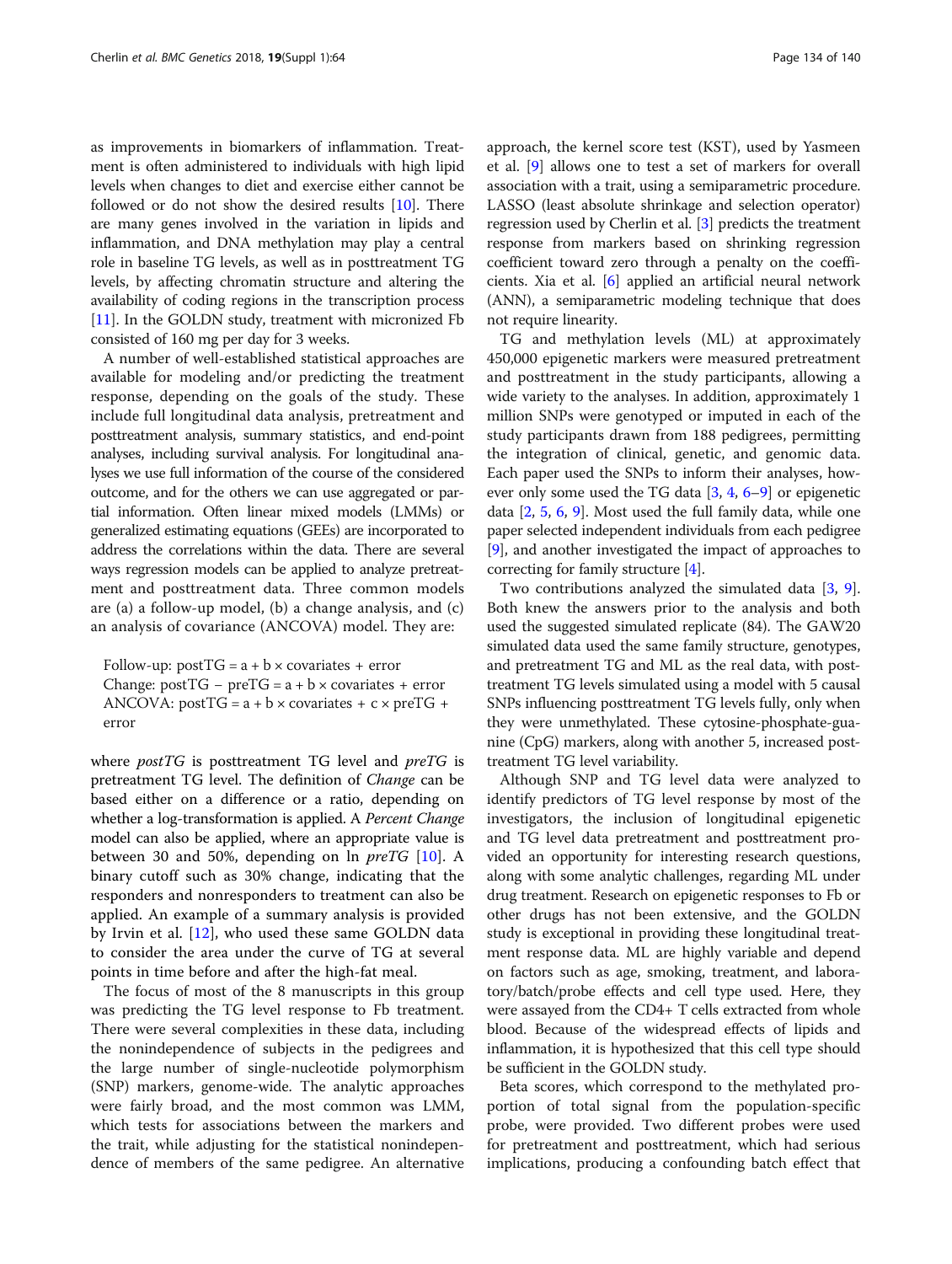presented analytic challenges for detecting Fb-responsive CpG sites [\[2](#page-7-0)] and interpreting methylation quantitative trait loci (meQTL) analyses [[5\]](#page-7-0). To account for the batch effect, Cantor et al. [\[2\]](#page-7-0) compared the ranks of posttreatment and pretreatment ML familial and variability distributions to detect those CpG sites exhibiting a likely genetic change in response to treatment with Fb. This was followed by a meQTL analysis of a filtered number of candidate responsive CpG sites. Wu et al. [[5\]](#page-7-0) conducted a full genome cis-meQTL analysis identifying many more such sites, while accounting for 2 different probes.

The most common considerations of all contributions were adjusting for family structure and use of covariates in the analyses. LMM were used by most to adjust for family structure  $[2, 5-7]$  $[2, 5-7]$  $[2, 5-7]$  $[2, 5-7]$  $[2, 5-7]$  $[2, 5-7]$  $[2, 5-7]$ . Other approaches included principal components (PCs) [\[3\]](#page-7-0) or GEE [\[6](#page-7-0)], while Yasmeen et al. [[9\]](#page-7-0) included only unrelated individuals in the analysis. Hsu et al. [\[4](#page-7-0)] investigated different approaches of adjusting for family structure using kinship matrices. In most analyses, the covariates included nongenetic effects such as age, sex, center, smoking status, and a variable number of PCs.

In the subsequent sections, we provide greater detail regarding (a) the primary research questions posed by the 8 studies; (b) the analytic approaches used to investigate them; (c) the data used in the analyses; (d) the primary findings of each study; (e) a discussion of the factors that help us interpret the primary findings; and  $(f)$  the conclusions that can be drawn from this collective work. Greater detail on the individual studies can be gleaned from the original manuscripts [\[2](#page-7-0)–[9\]](#page-7-0).

## Methods

#### GOLDN study design

The GOLDN study used a longitudinal design [\[13](#page-7-0), [14](#page-7-0)] to study the TG level response to Fb. Participants were middle-aged, self-reported white individuals, likely to be genetically homogenous, who were recruited through a previous family study [[12](#page-7-0)] from 2 centers in the United States. Individuals with extreme TG measures and/or a recent history of severe cardiovascular disease were excluded. Participants were asked to fast and abstain from alcohol, and not take lipid-lowering drugs for at least 4 weeks prior to the inception of the study. A high-fat meal challenge was given twice, 3 weeks apart, during which time Fb treatment was given to lower lipids.

Lipid levels, including TGs, were measured approximately 1 day prior to the drug intervention, with times 1 and 2 corresponding to measurements taken prior to treatment and times 3 and 4 corresponding to measurements taken after the treatment, within each pair (TG1 and TG2, TG3 and TG4) only 1 or 2 days apart. One can assume that TG1 and TG2 as well as TG3 and TG4 measure the same levels, except for random variation. The 8 papers in

this group focused on treatment effects by using either T2 or T4, or the means of T1 and T2 or T3 and T4. These are denoted as preTG and postTG, respectively. Because TG levels have a skewed distribution, some authors used log-transformed triglyceride (lnTG).

Genetic markers were array-based SNPs. Epigenetic marker ML were beta-scores of CpG markers using a methylation array, based on CD4+ T cells and measured only at time points 2 and 4. The GAW20 simulations used the same data, except that posttreatment TG levels were simulated based on linear models.

## Analytic approaches used in the 8 genetics of treatment response contributions

Our Genetics of Treatment Response groups investigated associations with and predictions of responses to Fb. There is a marked distinction in the aims of association and prediction analyses, although both can begin with the same CpG ML and TG levels data in a single study sample. Association analysis tests each CpG ML to identify those having a significant relationship with TG levels in the population under analysis. The goal is to then use bioinformatics and functional studies to reveal the biology driving these associations. Prediction analysis focuses on using the data in the study sample to develop an analytic model composed of CpG ML in order to predict TG levels. The ultimate goal is to use this prediction model and CpG ML in individuals who have not had their TG levels measured for prediction of their specific TG level. As an example, regression models are widely used for prediction.

Table [1](#page-3-0) summarizes the aims of each project and the analytic methods used, in alphabetical order of the first named author. While most contributions concentrated on SNPs and ML as predictors in association analyses  $[2, 5-7, 9]$  $[2, 5-7, 9]$  $[2, 5-7, 9]$  $[2, 5-7, 9]$  $[2, 5-7, 9]$  $[2, 5-7, 9]$  $[2, 5-7, 9]$  $[2, 5-7, 9]$  $[2, 5-7, 9]$ , Yang and Chen  $[8]$  $[8]$  used a homozygosity intensity measure. Contributions that investigated the association between the SNPs and the TG treatment response used the full genome-wide data [[3,](#page-7-0) [4](#page-7-0), [6](#page-7-0)–[9](#page-7-0)]. Wu et al. [\[5](#page-7-0)] searched for cis-meQTL around each CpG site, genome-wide. Some did more targeted analyses. Cantor et al. [[2\]](#page-7-0) tested specific CpG sites showing a likely genetic response to treatment for meQTL. Yasmeen et al. [\[9\]](#page-7-0) tested TG with genomic regions chosen around causal and noncausal CpG sites, based on the simulated data. Xia et al. [[6\]](#page-7-0) tested a subset of SNPs chosen by GEEs. Most contributions used LMMs to perform association tests [[2,](#page-7-0) [5](#page-7-0)–[7](#page-7-0)], whereas Yasmeen et al. [[9\]](#page-7-0) applied KST and linear regression. Prediction analyses employed penalized regression [[3](#page-7-0)] and ANNs [[6\]](#page-7-0) with 10-fold cross validation. Below, we provide details regarding the primary analytic approaches used by the 8 papers in our group.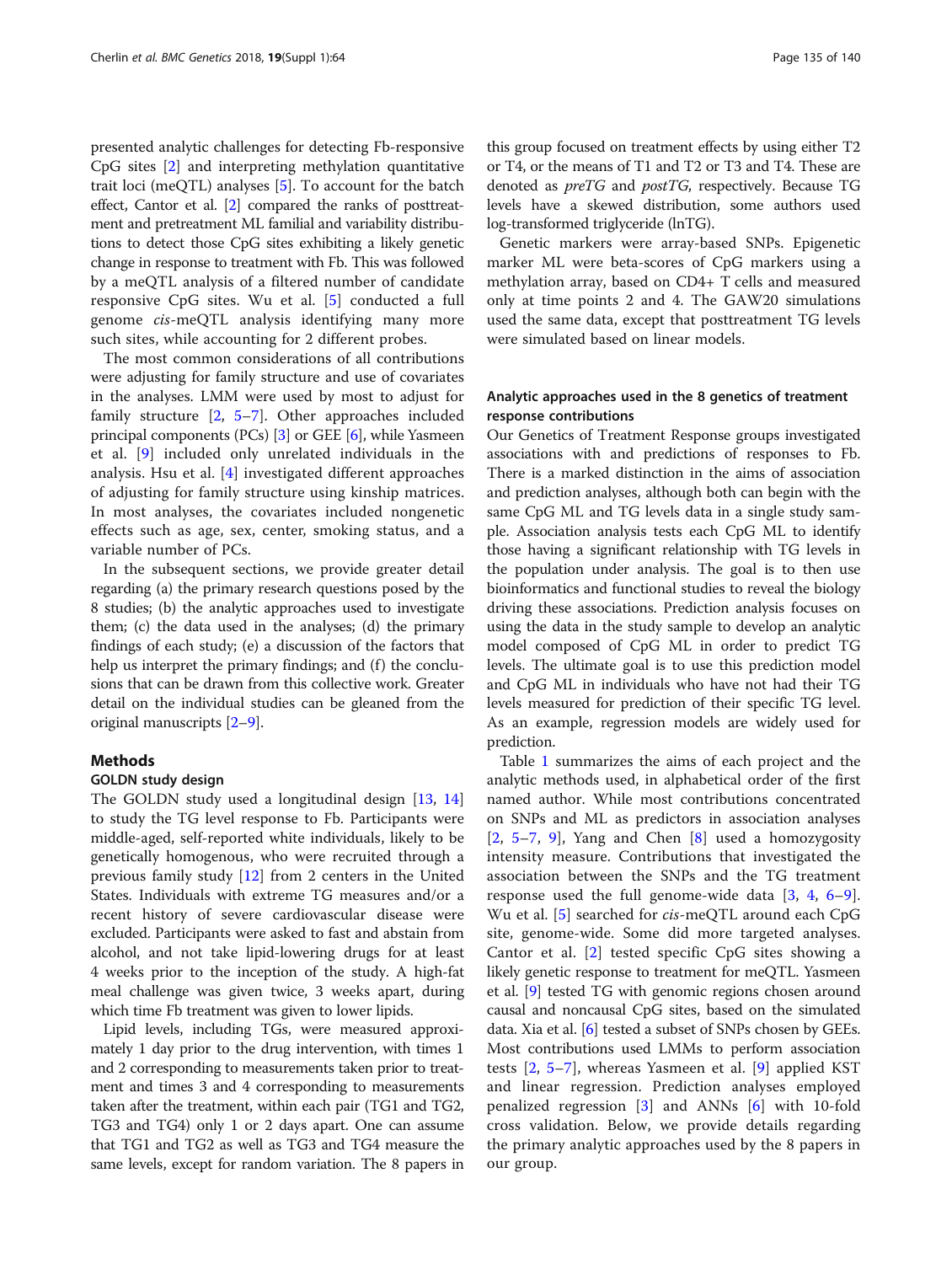| Analytic Methods                                                                  |  |
|-----------------------------------------------------------------------------------|--|
| Concordance of familiality and variability of CpG<br>distributional outliers, LMM |  |
| LASSO penalized regression                                                        |  |
|                                                                                   |  |
|                                                                                   |  |
| ANN, GEE, and LMM                                                                 |  |
| LMM and KST                                                                       |  |
|                                                                                   |  |
| Predicting TG response to Fb with SNPs and CpG ML<br>KST and linear regression    |  |
|                                                                                   |  |

<span id="page-3-0"></span>Table 1 Primary aims and statistical modeling methods

ANN Artificial neural networks, CpG Cytosine-phosphate-guanine, Fb Fenofibrate, GEE Generalized estimating equations, KST Kernel score test, LASSO Least absolute shrinkage and selection operator, LMM Linear mixed models, meQTL Methylation quantitative trait locus, ML Methylation level, SNPs Single nucleotide polymorphisms, TG Triglyceride levels

#### Linear mixed models

LMM approaches are widely used in genetic studies of pedigrees. This method assumes that the expected value of a trait is a linear combination of fixed and random effect predictors. Although genetic and covariate effects are modeled as fixed, family effects are considered random effects. LMM can be described as follows:

$$
y = X\beta^T + u + \epsilon
$$

where  $y$  is a vector of traits;  $X$  is the SNP data coded according to the minor allele count;  $\beta$  is a vector of the regression coefficients for fixed effects;  $u$  is a vector of random effects,  $\mathbf{u} \sim N(0, 2\sigma_g^2 \boldsymbol{\Phi})$ , in which  $\boldsymbol{\Phi}$  is a matrix<br>of pairwise kinghin coefficients; and  $\mathcal{L} \propto N(0, \sigma^2 I)$  is a of pairwise kinship coefficients; and  $\epsilon \sim N(0, \sigma_e^2 I)$  is a vector of the residuals (*I* is the identity matrix). The vector of the residuals  $(I$  is the identity matrix). The covariance matrix  $2\sigma_g^2 \Phi$  is block-diagonal with 1 block per family. The kinship matrix can be calculated from a known pedigree structure, or from the genetic data when the pedigree structure is not available. Different implementations allow the kinship matrix to be estimated separately from the association testing, thus allowing for the use of alternative packages for kinship matrix estimation when performing association tests. Kinship matrices calculated using different methods tend to differ from each other. There is little difference, however, between the results of the association or prediction analyses obtained using different estimation methods [[15\]](#page-7-0).

## Kernel score test

In KST, the trait  $y$  is expressed as:

$$
y = X\beta^T + h(Z) + \epsilon
$$

where X is a matrix of known fixed covariates;  $\beta$  is a vector of the regression coefficients;  $\epsilon \sim N(0, \sigma_e^2 I)$  is a vector of residuals:  $h(Z) - K \sigma_e^T$  is a nonparametric function that residuals;  $h(Z) = Ka^{T}$  is a nonparametric function that depends on the kernel matrix  $K = ZZ^{T}$ ; and  $a$  is a vector of random effects,  $a \sim N(0, \tau K)$ . The matrix Z is the matrix of

the markers, and  $\tau$  is the genetic covariance component. KST investigates whether the genetic covariance component equals zero (ie,  $\tau = 0$ ) [[16](#page-7-0)], which can be interpreted as of test of whether there are aggregated genetic effects contributing to the trait,  $y$ .

#### Least absolute shrinkage and selection operator

LASSO [\[17](#page-7-0)] is a penalized regression model.

The trait  $y$  is expressed as:

$$
y = X\beta^T + \epsilon
$$

where X is a matrix of known fixed covariates;  $\beta$  is a vector of the regression coefficients; and  $\epsilon \sim N(0, \sigma_{\epsilon}^2 I)$ <br>is a vector of residuals LASSO allows shrinkage of the is a vector of residuals. LASSO allows shrinkage of the estimators of the regression coefficients in a linear model toward zero using a penalty. The estimators of the regression coefficients  $\beta$  are found by minimising the sum of the residual sum of squares and a penalty function:

$$
\hat{\beta}_o, \hat{\boldsymbol{\beta}} = \operatorname{argmin} \left[ \sum_{i=1}^n \left( y_i - \beta_o - \sum_{j=1}^p \beta_j x_{ij} \right)^2 + \lambda \|\boldsymbol{\beta}\|_{\ell_1} \right]
$$

where  $\lambda$  is a regularization parameter that controls the amount of shrinkage, and  $\|\boldsymbol{\beta}\|_{\ell_1}$  is an  $\ell_1$ -norm penalty which is a sum of the absolute values of the coefficients (ie,  $\|\boldsymbol{\beta}\|_{\ell_1} = \sum$  $j=1$  $\sum_{i=1}^{r} |\beta_j|$  [*p* is a number of markers]). One important property of the LASSO penalty is that it allows the coefficients to be set to exactly zero, thus performing variable selection.

## Artificial neural network

ANN is a computational model based on a collection of nodes that are connected in layers, where the signal travels from the input layer to the output layer, including possible hidden layers. An ANN consists of the interconnections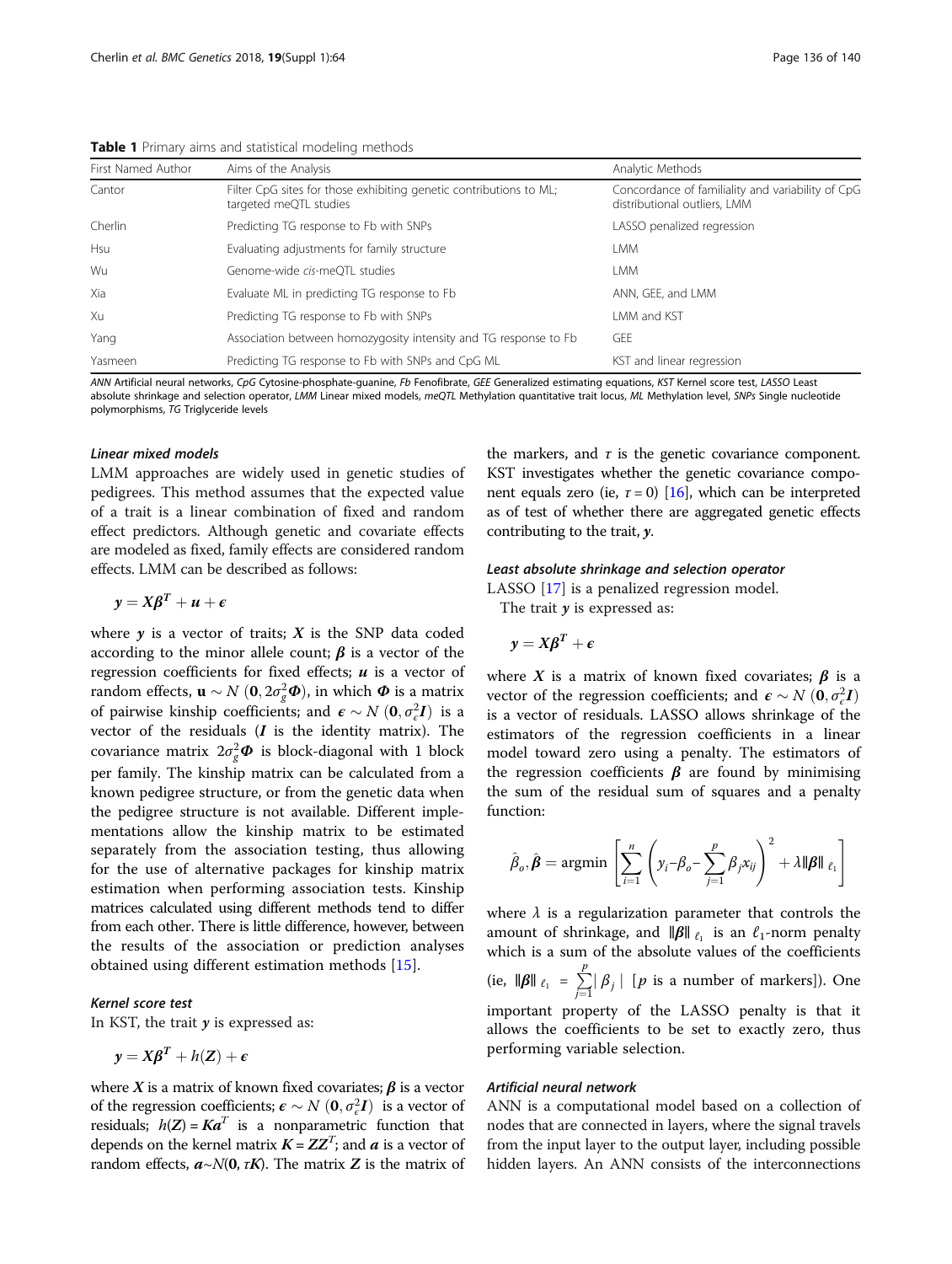between different layers of nodes, the weights of the interconnections, and of the activation function for converting a node's weighed input to its output.

Each layer of an ANN can be described by a neural network function as follows:

$$
f_i(x_i) = g\left(\sum_j w_{ij}x_j + b_j\right)
$$

where index  $i$  represents the nodes of a layer; index  $j$ represents input nodes;  $w_{ij}$  and  $b_j$  are weights; and g is an activation function [[18](#page-7-0)]. Different layers can employ different activation functions. In our group, Xia et al. [\[6](#page-7-0)] used a 3-layer ANN with a hyperbolic tangent sigmoid transfer function as an activation function for the hidden layer, and a linear function as an activation function for the output layer. Different algorithms are available for training an ANN. For example, Xia et al. [\[6](#page-7-0)] used an adaptive gradient descent with momentum as a training method for ANN.

## Study designs used in the genetics of treatment response contributions

Table 2 summarizes the study designs employed by our 8 GAW20 contributions, in alphabetical order of the first named author. The second column gives the outcomes assessed for the treatment response of that study. For example, in row 1, Cantor used the top 0.1% of the ranks of posttreatment ML sibling correlations (sib corrs) and SDs to select the CpG sites likely to be responsive to treatment, followed by a meQTL analysis, while in row 2, Cherlin used the log of the posttreatment TG levels as the predicted treatment response. The third column indicates that both studies used SNPs as predictors, and the fourth column indicates they used

pretreatment ML and pretreatment TG levels as baseline measures, respectively. The next three columns indicate whether PCs were used in the analysis, and if so, how many, the covariates used, and how the study addressed family structure. Most contributions adjusted for some covariates as well as between 10 and 20 PCs for SNPs or 4 PCs for ML, and adjusted for kinship via random effects in the model. One contribution investigated sibling pairs to identify likely heritable CpG ML [[2\]](#page-7-0), one used only independent individuals [[9\]](#page-7-0), and Hsu et al. [\[4](#page-7-0)] evaluated the approaches for adjusting for nonindependence of family members, including analyzing independent individuals.

## Results

The investigations we report here are focused on the response to treatment with Fb. However, the study designs and analytic approaches used are quite varied, and the results are fairly broad. Table [3](#page-5-0) presents the main results of the studies in alphabetical order of the first named author.

## Support for CpG responses to treatment with fb

Four studies [[2,](#page-7-0) [5](#page-7-0), [6](#page-7-0), [9\]](#page-7-0) addressed the role of CpG sites in response to Fb. Two provided support for a CpG ML response to treatment with Fb. A third showed the importance of CpG ML in predicting the TG response to Fb, and a fourth showed that inclusion of SNP–CpG interactions improves the prediction of posttreatment TG levels.

In the first study, Cantor et al. [[2\]](#page-7-0) addressed the very fundamental question of whether any CpG sites are responsive to Fb. Their study design used a novel approach to address the confounding batch effect between pretreatment and posttreatment ML. They searched for those ML reflecting a posttreatment genetic contribution by filtering

Table 2 Design elements of studies addressing fenofibrate treatment effects

| First Named<br>Author | Outcome Variable                  | Genetic & Genomic<br>Predictors | <b>Baseline Measures</b> | PCs  | Covariates Included                    | Treatment of<br>Family Data |
|-----------------------|-----------------------------------|---------------------------------|--------------------------|------|----------------------------------------|-----------------------------|
| Cantor                | Post ML sib corrs & SDs,<br>meQTL | <b>SNPs</b>                     | Pre ML sib corrs & SDs   |      |                                        | <b>LMM</b>                  |
| Cherlin               | Ln (postTG)                       | <b>SNPs</b>                     | $Ln$ (pre $TG$ )         | 20   | Age, center, smoking                   | PCs                         |
| Hsu                   | PreTG                             | <b>SNPs</b>                     |                          | 4    | Age, sex, center                       | LMM Independents            |
| Wu                    | $Ln (postML - preML)$             | <b>SNPs</b>                     |                          | 10   | Age, sex, batch, smoking               | <b>LMM</b>                  |
| Xia                   | (PostTG - preTG)/preTG            |                                 | PreTG                    | 10   | Age, sex, smoking, ML                  | Empirical kinships          |
|                       | Binary TG                         |                                 |                          |      |                                        |                             |
| Xu                    | $PostTG - prefix$                 | <b>SNPs</b>                     |                          | 10   | Age, center, ATP, smoking,<br>IDF      | <b>LMM</b>                  |
| Yang                  | $PostTG - prefix$                 | <b>SNPs</b>                     |                          | 10   | Age, sex, center, ATP,<br>smoking, IDF | GEE                         |
| Yasmeen               | Ln (postTG)                       | ML, SNPs                        | $Ln$ (pre $TG$ )         | none | Age                                    | Independents                |

ATP Adult Treatment Panel, IDF International Diabetes Federation, LMM linear mixed model, Ln natural logarithm, meQTL methylation quantitative trait locus, ML Methylation levels, PCs Number of principal components; pre, pretreatment; post, posttreatment, SDs Standard deviations; sib corrs, sibling correlations, SNPs Single-nucleotide polymorphisms, TG Triglyceride levels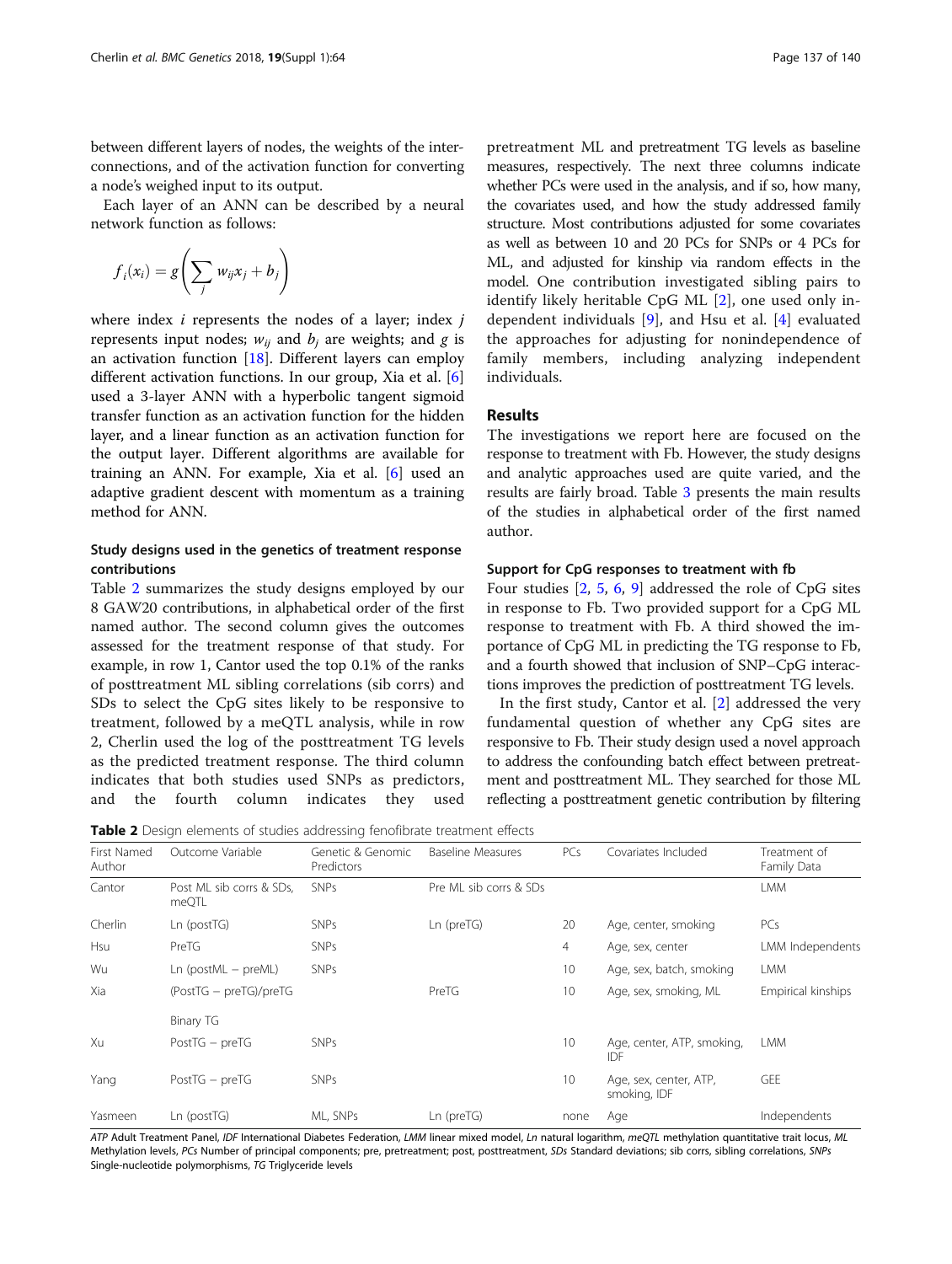<span id="page-5-0"></span>

| First Named Author | Results                                                                                                                                                                                        |
|--------------------|------------------------------------------------------------------------------------------------------------------------------------------------------------------------------------------------|
| Cantor             | Genetic screening of ML identifies ANAPC2 and KIAA1804 as Fb responsive; rs3087779 and rs1294198<br>are meQTL for those genes.                                                                 |
| Cherlin            | LASSO regression on LD-pruned GWAS data provides low prediction power in simulated and real data;<br>increasing samples to 7 K provides detectable signals and reasonable prediction accuracy. |
| <b>Hsu</b>         | LMM is the preferable approach when adjusting for family structure.                                                                                                                            |
| Wu                 | Genome-wide studies identify 229 cis-meQTL for 610 CpG sites using LMM; rs3733749 and cq00514575,<br>upstream of <i>MGAT1</i> is strongest signal.                                             |
| Xia                | Adding CpG ML to a neural network with SNPs and clinical traits improves prediction of TG response<br>to Fb by 4%.                                                                             |
| Xu                 | TG LMM identifies 4 significant SNPs, including rs964184 previously associated with lipid lowering statins                                                                                     |
| Yang               | MACROD2 homozygosity intensity is associated with the TG response to Fb using genome-wide GEE.                                                                                                 |
| Yasmeen            | Including CpG-SNP interactions improves a KST TG prediction model; previously reported CPT1A is<br>nominally replicated.                                                                       |

CpG Cytosine-phosphate-guanine, Fb Fenofibrate, GEE Generalized estimating equation, GWAS Genome-wide association study, KST Kernel score test, LASSO Least absolute shrinkage and selection operator, LD Linkage disequilibrium, LMM Linear mixed models, meQTL Methylation quantitative trait locus, ML Methylation level, SNP Single-nucleotide polymorphism, TG Triglyceride

the posttreatment familiality and variability of ML distributions for outliers. Increased familiality and variability are hallmarks of a genetic effect [[19](#page-7-0)]. Two genes, ANAPC2 and KIAA1804, were selected, and both also had highly significant meQTL, providing support for the existence of Fb-responsive CpG sites. In the second, Wu et al. [\[5](#page-7-0)] conducted a very broad genome-wide investigation of cis-meQTL. By using LMM, they identified 229 SNPs associated with ML changes at 610 CpG sites. Among those, there were several consistent with what was reported previously. The most significant, located upstream of MGAT1, is known to be related to TG levels or lipid accumulation [[20](#page-7-0)]. Enrichment analysis using the National Human Genome Research Institute genome-wide association studies (GWAS) catalogue identified 6 SNPs colocalized with 8 previously documented disease loci. Site cg09222892, located in gene RHCE, is associated with a well-known lipid SNP, rs10903129, in the gene TMEM57. These studies provide additional support for the existence of Fb-responsive CpG sites.

In the third study, Xia et al. [\[6\]](#page-7-0) evaluated the contribution of ML in predicting a 30% reduction in TG levels using stratified risk modeling and ANN. Including ML in their models reduced the error rate by 4%, indicating that methylation data contributes to prediction accuracy of the drug response. The top predictors, rs10521308 (FTO), rs2206135 (CTNNBL1), cg13438334 (DGAT1), and cg22390041 (ALDH4A1) are located in genes known to be associated with obesity risk. In the fourth study, Yasmeen et al. [[9](#page-7-0)] used simulated posttreatment TG levels to evaluate KST models for identifying associated regions around 5 causal and 5 noncausal CpG sites. Models without SNP–ML interactions were nonsignificant; however, when these interactions were included, significant  $p$  values were observed. Their results support the importance of considering the interactions of SNPs and ML when modeling the effects of Fb on TG levels, and illustrate that KST is appropriate for modeling treatment response with epigenetic data.

## Support for common variants in TG-level responses to fb

Two manuscripts provided support for the association of common variants with the TG-level response to Fb. Xu et al. [[7\]](#page-7-0) identify plausible SNP associations using LMM. Their top SNP, rs964184, is associated with lipid-lowering statin treatment [[21](#page-7-0)]. Gene-based rare variant association testing revealed 6 meeting false discovery rate criteria. In addition, DNMT3L, which is known to regulate DNA methylation activity and is associated with obesity [[22](#page-7-0)], was identified. Yang and Chen [\[8](#page-7-0)] conducted a more complex analysis to identify SNPs associated with TG levels. This study investigated homozygosity disequilibrium by identifying nonrandom patterns of homozygosity using homozygous intensity scores, GEE, and a sliding window. This phenomenon has been implicated in both Mendelian and complex diseases. Three regions surrounding rs254239, rs7037978, and rs17704829 provide support for the importance of MACROD2 in the response to Fb.

## Analytic and study design considerations in predicting the response to fb

Two papers focused on analytic questions regarding sample size and correction for the nonindependence of pedigree members. Cherlin et al. [\[3](#page-7-0)] explored the predictive ability for drug response by penalized regression methods, providing evidence that a large sample size is needed to achieve good predictions. GWAS using LASSO regression on 680 individuals was conducted on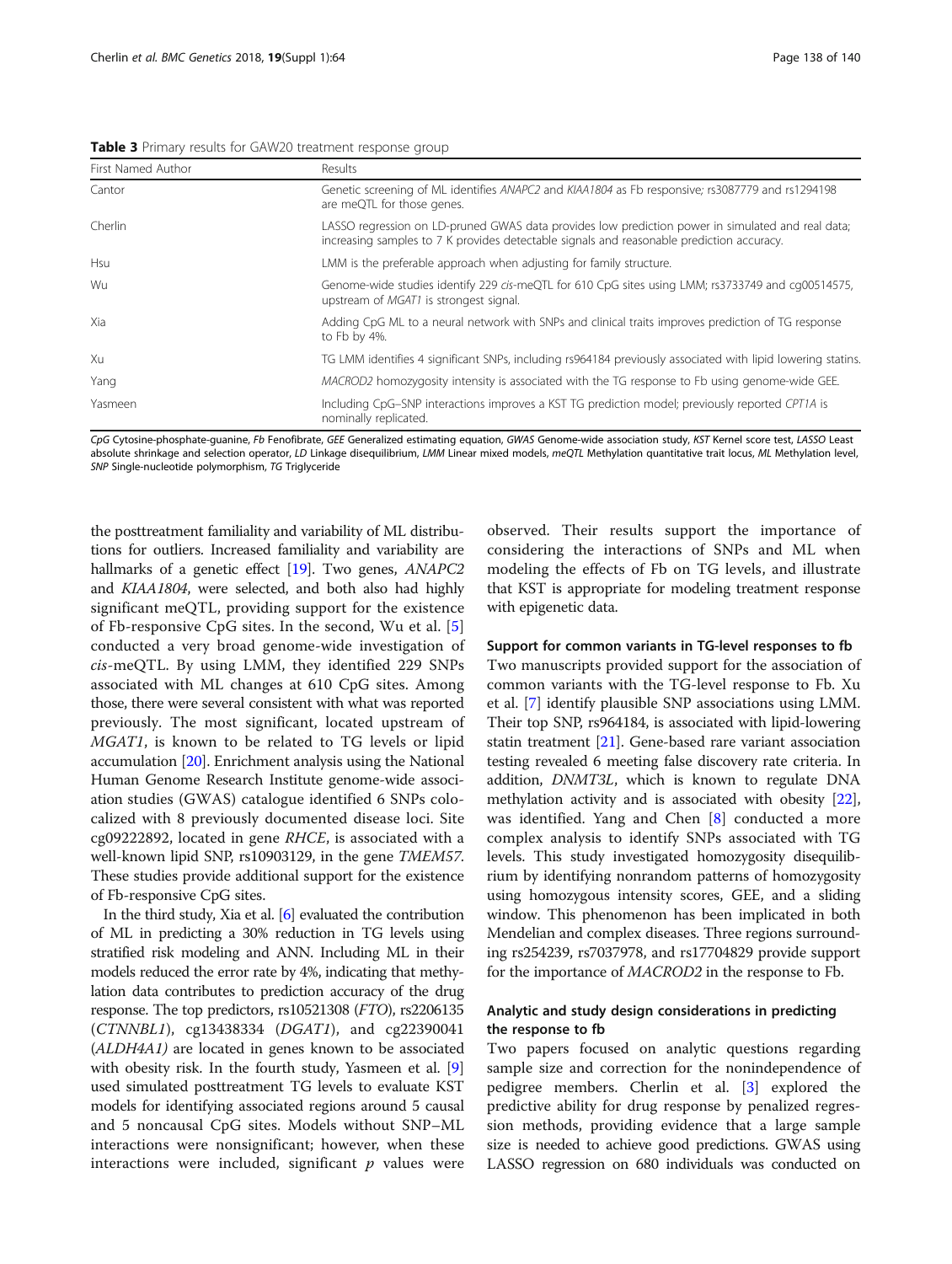posttreatment TG levels in the simulated and real data with pretreatment TG levels as the baseline, resulting in poor prediction. An analysis of a much larger independent data set showed a much better prediction with the same method, suggesting that a sample size of a few thousand individuals is needed to achieve good prediction with LASSO. In the second paper, Hsu et al. [\[4\]](#page-7-0) evaluated the effect of adjusting for family structure. As expected, only analyzing unrelated subjects, consisting of 1 representative from each family, reduced power substantially, compared to using LMM or treating the pedigree members as independent. These manuscripts provide support for collecting a large sample and using the full sample when analyzing pedigrees.

## **Discussion**

This manuscript summarizes the aims, methods, study designs and results of 8 GAW20 investigations that were grouped together because they focused on the genetics of responses to treatment with Fb and the methods to examine it. The questions addressed and methods applied were derived from the longitudinal TG and ML data collected before and after Fb treatment in the GOLDN study. SNP data permitted both targeted and genomewide assessments of genetic associations with TGs. ML data on CpG sites permitted targeted and genome-wide meQTL analyses. Genetics and genomics data on the same individuals undergoing treatment allowed an analysis of their interactions in the prediction of response. Analytic methods, where the number of genetic and genomic predictors is larger than the sample size, were applied, and findings indicate that an adequate sample size is critical. The 8 manuscripts clearly illustrate that correcting for the nonindependence of individuals within pedigrees using LMM to identify SNP associations with Fb response is straightforward, but correction when developing more complex models is not. This suggests that there is a need for the development of additional methods to accommodate such data.

The variability among individuals in their responses to drug treatment is often ignored, but as medicine moves toward greater precision in caring for patients, this area of investigation will grow. Currently, the complex influences on drug responses are understudied and often unknown, although there are exceptions for those variants exhibiting a Mendelian impact. The work summarized here clearly indicates that the inclusion of genetics and genomics data in a longitudinal drug treatment study is feasible and that such study has the potential to affect the precision of prediction.

The 8 summarized papers explore the genetic and genomic influences on the differences in drug responses among individuals and the appropriateness of study design elements and analytic methods to detect them. For example, the novelty of measuring pretreatment and posttreatment epigenetic ML invited questions regarding the responses of CpG sites to treatment with Fb, as well as the predictive role of ML changes in the known TG response to Fb. The former studies were hampered by a batch effect between pretreatment and posttreatment ML, and this confounding design element should provide a note of caution to future studies. However, these data and the analyses we report were successful in providing support for the notion that the ML of some CpG sites respond to Fb. Future studies can be designed to ensure there is no confounding batch effect, and the specific findings identified here can be studied for replication. In addition, given an unforeseen batch effect, a genetic approach to identify candidate CpG sites for meQTL studies, like the one used here [\[2\]](#page-7-0), may be appropriate.

Study design remains an important issue for drug response work, and a critical issue is the development of adequate samples. As with other studies of complex traits, effect sizes of individual SNPs and CpG sites are likely to be small and difficult to detect. This is especially important when there is genome-wide multiple testing of interactions, and rare variants. In addition to sample size, the nonindependence of pedigree members was a concern. One may posit that the number of samples in the GOLDN pedigrees would provide more statistical power if they were collected on independent individuals. However, family data are likely to be more homogeneous, which can increase statistical power. The studies reported here corrected for the nonindependence of the pedigree members rather than capitalizing on the genetic transmission of information among family members. Although studying the transmission of the drug response in pedigrees is a more attractive approach, having complete data is unlikely because only some pedigree members take the treatment drug.

## Conclusions

Several conclusions are drawable from the 8 GAW20 manuscripts addressing responses to treatment with Fb summarized here. Regarding genomics, we can conclude that some CpG ML are responsive to Fb. In addition, CpG ML should be included in models predicting the TG responses to Fb. Regarding genetic contributions, both common and rare variants are associated with TG responses to Fb. Furthermore, genetics and genomics should be combined to include the interactions of common variants and CpG ML in models predicting the TG level response to Fb. Regarding study designs, multiple classes of models and statistical analyses are appropriate for these studies, and sample size is a critical factor in the successful construction of predictive models representing the response to Fb.